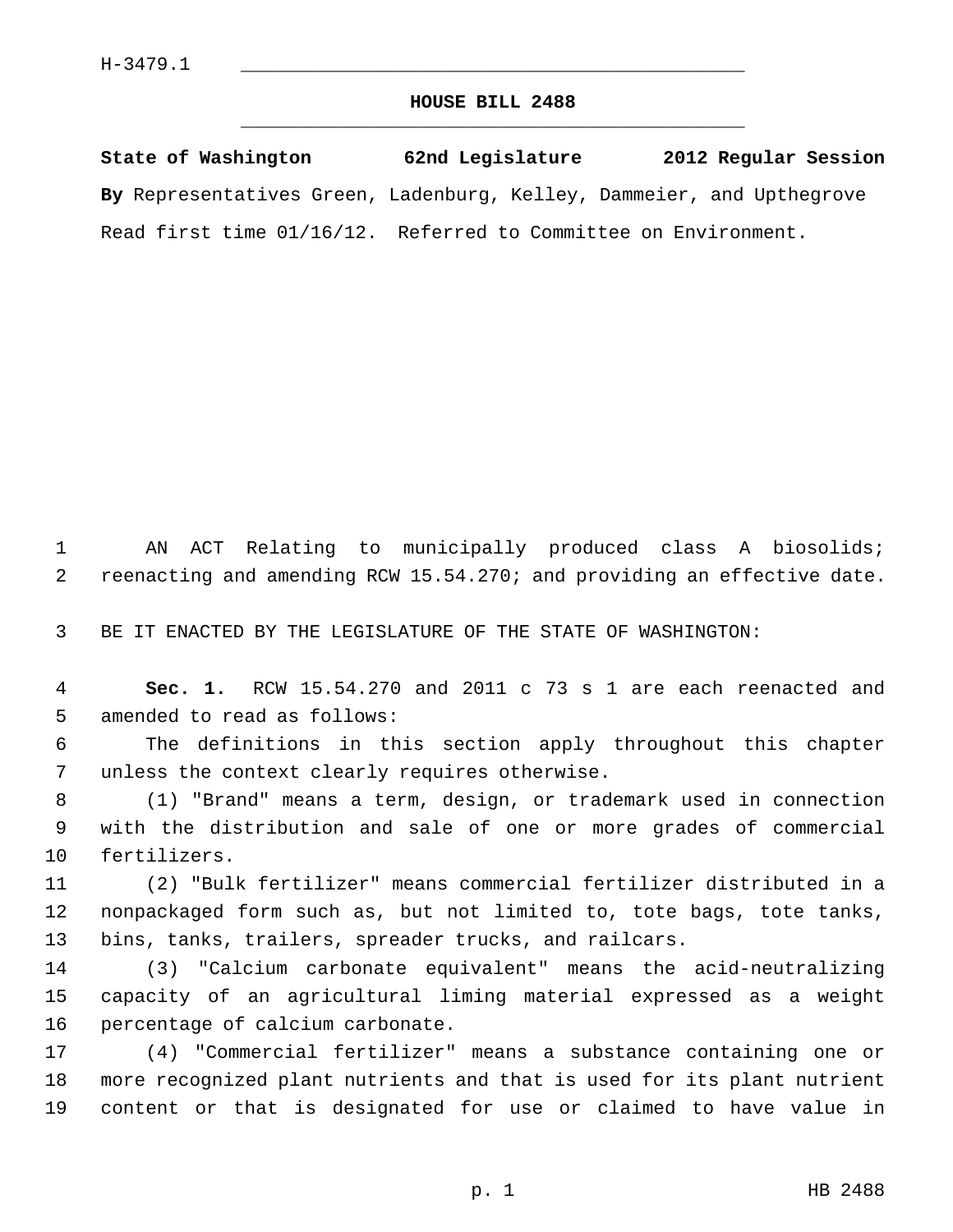1 promoting plant growth, and shall include limes, gypsum, and 2 manipulated animal and vegetable manures. It does not include 3 unmanipulated animal and vegetable manures, organic waste-derived 4 material, and other products exempted by the department by rule.

 5 (5) "Composting" means the controlled aerobic degradation of 6 organic waste materials. Natural decay of organic waste under 7 uncontrolled conditions is not composting.

 8 (6) "Customer-formula fertilizer" means a mixture of commercial 9 fertilizer or materials of which each batch is mixed according to the 10 specifications of the final purchaser.

11 (7) "Department" means the department of agriculture of the state 12 of Washington or its duly authorized representative.

13 (8) "Director" means the director of the department of agriculture.

14 (9) "Distribute" means to import, consign, manufacture, produce, 15 compound, mix, or blend commercial fertilizer, or to offer for sale, 16 sell, barter, exchange, or otherwise supply commercial fertilizer in 17 this state.

18 (10) "Distributor" means a person who distributes.

19 (11) "Fertilizer material" means a commercial fertilizer that 20 either:

21 (a) Contains important quantities of no more than one of the 22 primary plant nutrients: Nitrogen, phosphate, and potash;

23 (b) Has eighty-five percent or more of its plant nutrient content 24 present in the form of a single chemical compound; or

25 (c) Is derived from a plant or animal residue or by-product or 26 natural material deposit that has been processed in such a way that its 27 content of plant nutrients has not been materially changed except by 28 purification and concentration.

29 (12) "Grade" means the percentage of total nitrogen, available 30 phosphoric acid, and soluble potash stated in whole numbers in the same 31 terms, order, and percentages as in the "guaranteed analysis," unless 32 otherwise allowed by a rule adopted by the department. Specialty 33 fertilizers may be guaranteed in fractional units of less than one 34 percent of total nitrogen, available phosphorus or phosphoric acid, and 35 soluble potassium or potash. Fertilizer materials, bone meal, manures, 36 and similar materials may be guaranteed in fractional units.

37 (13) "Guaranteed analysis."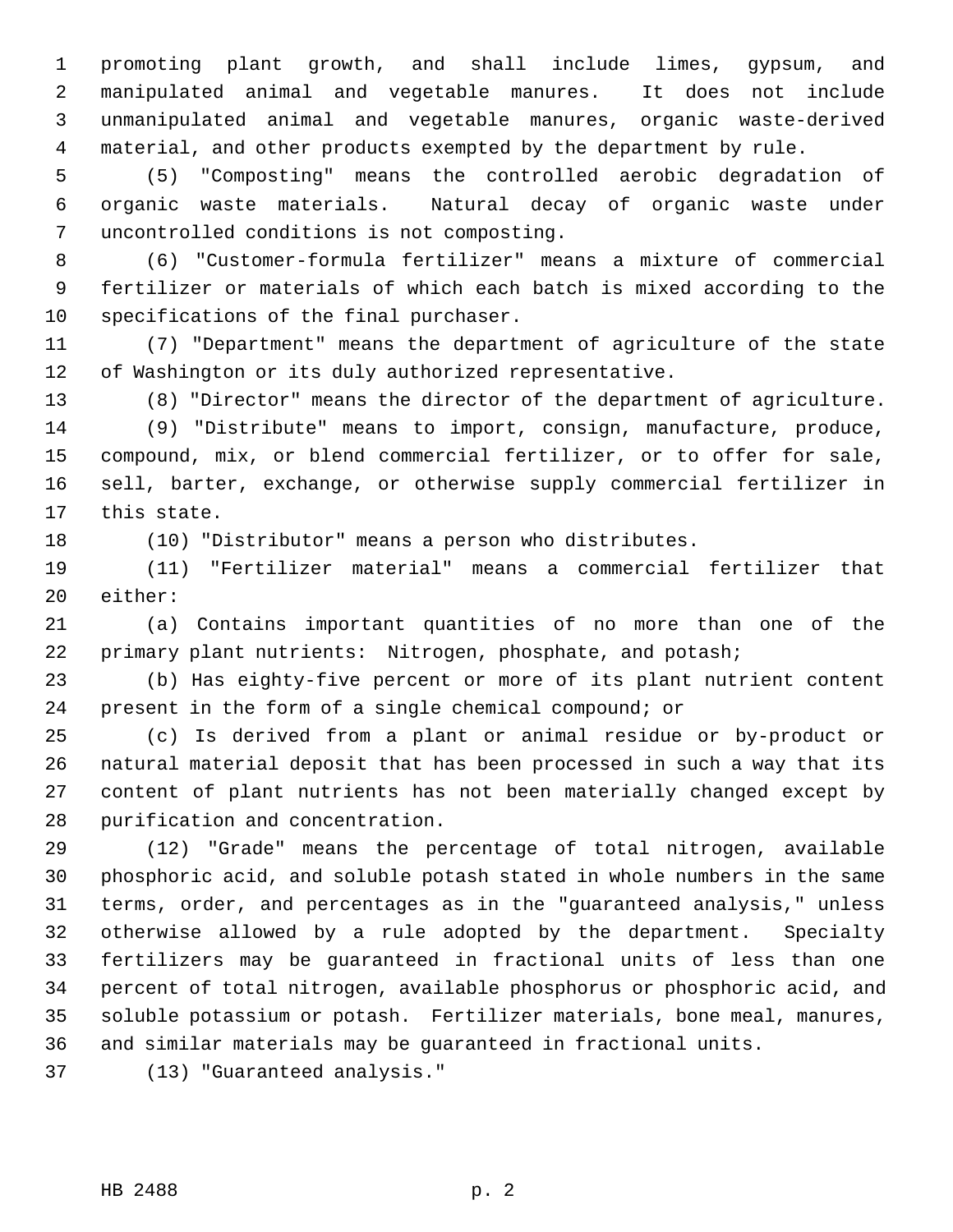1 (a) Until the director prescribes an alternative form of 2 "guaranteed analysis" by rule the term "guaranteed analysis" shall mean 3 the minimum percentage of plant nutrients claimed in the following 4 order and form:

| - 5 |                                      |                  |
|-----|--------------------------------------|------------------|
| - 6 | Available phosphoric acid $(P_2O_5)$ | $\ldots$ percent |
|     | Soluble potash $(K_2O)$              |                  |

 8 The percentage shall be stated in whole numbers unless otherwise 9 allowed by the department by rule.

10 The "guaranteed analysis" may also include elemental guarantees for 11 phosphorus (P) and potassium (K).

12 (b) For unacidulated mineral phosphatic material and basic slag, 13 bone, tankage, and other organic phosphatic materials, the total 14 phosphoric acid or degree of fineness may also be guaranteed.

15 (c) Guarantees for plant nutrients other than nitrogen, phosphorus, 16 and potassium shall be as allowed or required by rule of the 17 department. The guarantees for such other nutrients shall be expressed 18 in the form of the element.

19 (d) The guaranteed analysis for limes shall include the percentage 20 of calcium or magnesium expressed as their carbonate; the calcium 21 carbonate equivalent as determined by methods prescribed by the 22 association of official analytical chemists; and the minimum percentage 23 of material that will pass respectively a one hundred mesh, sixty mesh, 24 and ten mesh sieve. The mesh size declaration may also include the 25 percentage of material that will pass additional mesh sizes.

26 (e) In commercial fertilizer, the principal constituent of which is 27 calcium sulfate (gypsum), the percentage of calcium sulfate  $(CaSO_4.2H,0)$ 28 shall be given along with the percentage of total sulfur.

29 (14) "Imported fertilizer" means any fertilizer distributed into 30 Washington from any other state, province, or country.

31 (15) "Label" means the display of all written, printed, or graphic 32 matter, upon the immediate container, or a statement accompanying a 33 fertilizer.

34 (16) "Labeling" includes all written, printed, or graphic matter,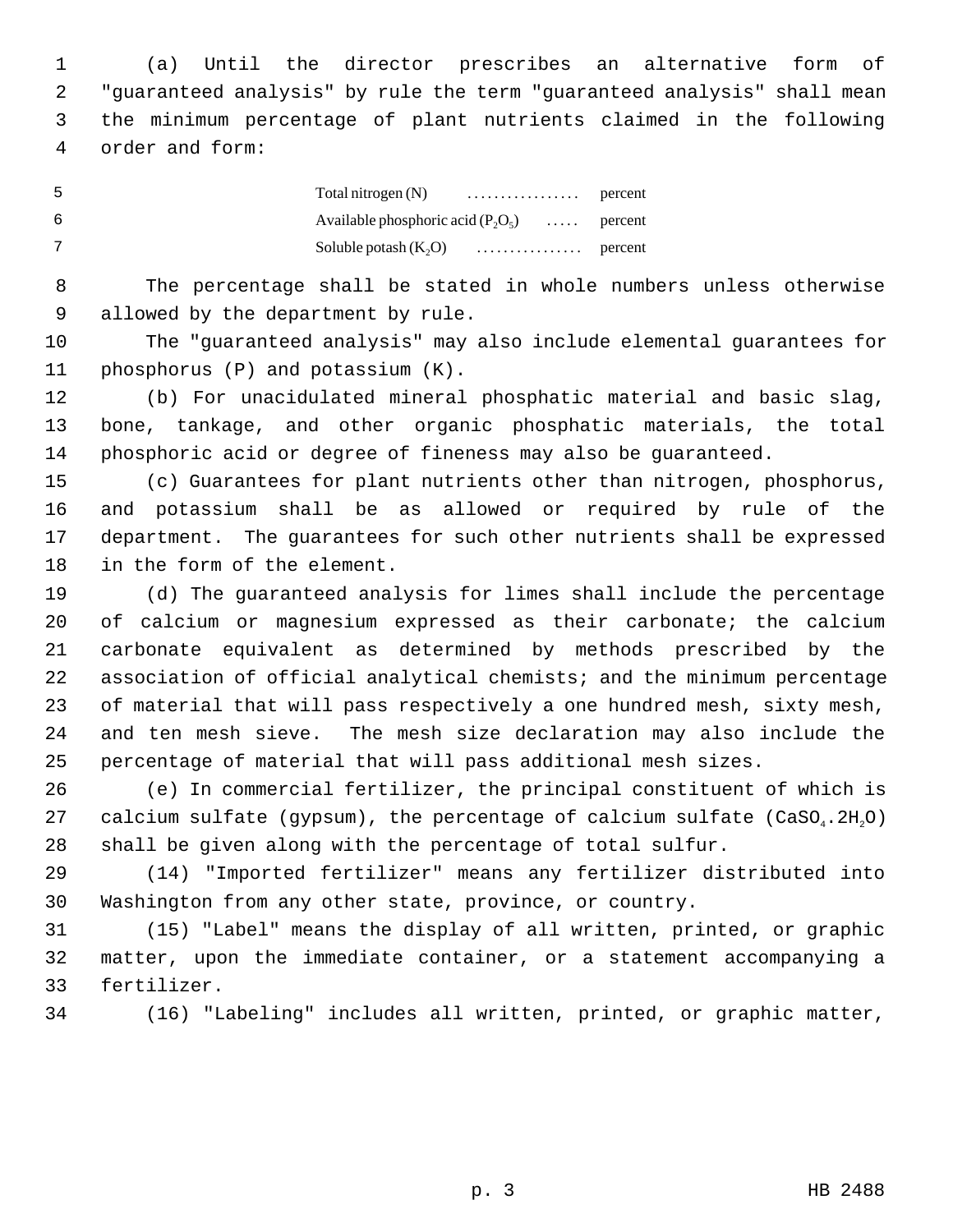1 upon or accompanying a commercial fertilizer, or advertisement, 2 brochures, posters, television, and radio announcements used in 3 promoting the sale of such fertilizer.

 4 (17) "Licensee" means the person who receives a license to 5 distribute a commercial fertilizer under the provisions of this 6 chapter.

 7 (18) "Lime" means a substance or a mixture of substances, the 8 principal constituent of which is calcium or magnesium carbonate, 9 hydroxide, or oxide, singly or combined.

10 (19) "Manipulation" means processed or treated in any manner, 11 including drying to a moisture content less than thirty percent.

12 (20) "Manufacture" means to compound, produce, granulate, mix, 13 blend, repackage, or otherwise alter the composition of fertilizer 14 materials.

15 (21) "Micronutrients" are: Boron; chlorine; cobalt; copper; iron; 16 manganese; molybdenum; sodium; and zinc.

17 (22) "Micronutrient fertilizer" means a produced or imported 18 commercial fertilizer that contains commercially valuable 19 concentrations of micronutrients but does not contain commercially 20 valuable concentrations of nitrogen, phosphoric acid, available 21 phosphorus, potash, calcium, magnesium, or sulfur.

22 (23) "Official sample" means a sample of commercial fertilizer 23 taken by the department and designated as "official" by the department.

24 (24) "Organic waste-derived material" means grass clippings, 25 leaves, weeds, bark, plantings, prunings, and other vegetative wastes, 26 uncontaminated wood waste from logging and milling operations, food 27 wastes, food processing wastes, and materials derived from these wastes 28 through composting. "Organic waste-derived material" does not include 29 products that include biosolids.

30 (25) "Packaged fertilizer" means commercial fertilizers, either 31 agricultural or specialty, distributed in nonbulk form.

32 (26) "Person" means an individual, firm, brokerage, partnership, 33 corporation, company, society, or association.

34 (27) "Percent" or "percentage" means the percentage by weight.

35 (28) "Produce" means to compound or fabricate a commercial 36 fertilizer through a physical or chemical process, or through mining. 37 "Produce" does not include mixing, blending, or repackaging commercial 38 fertilizer products.